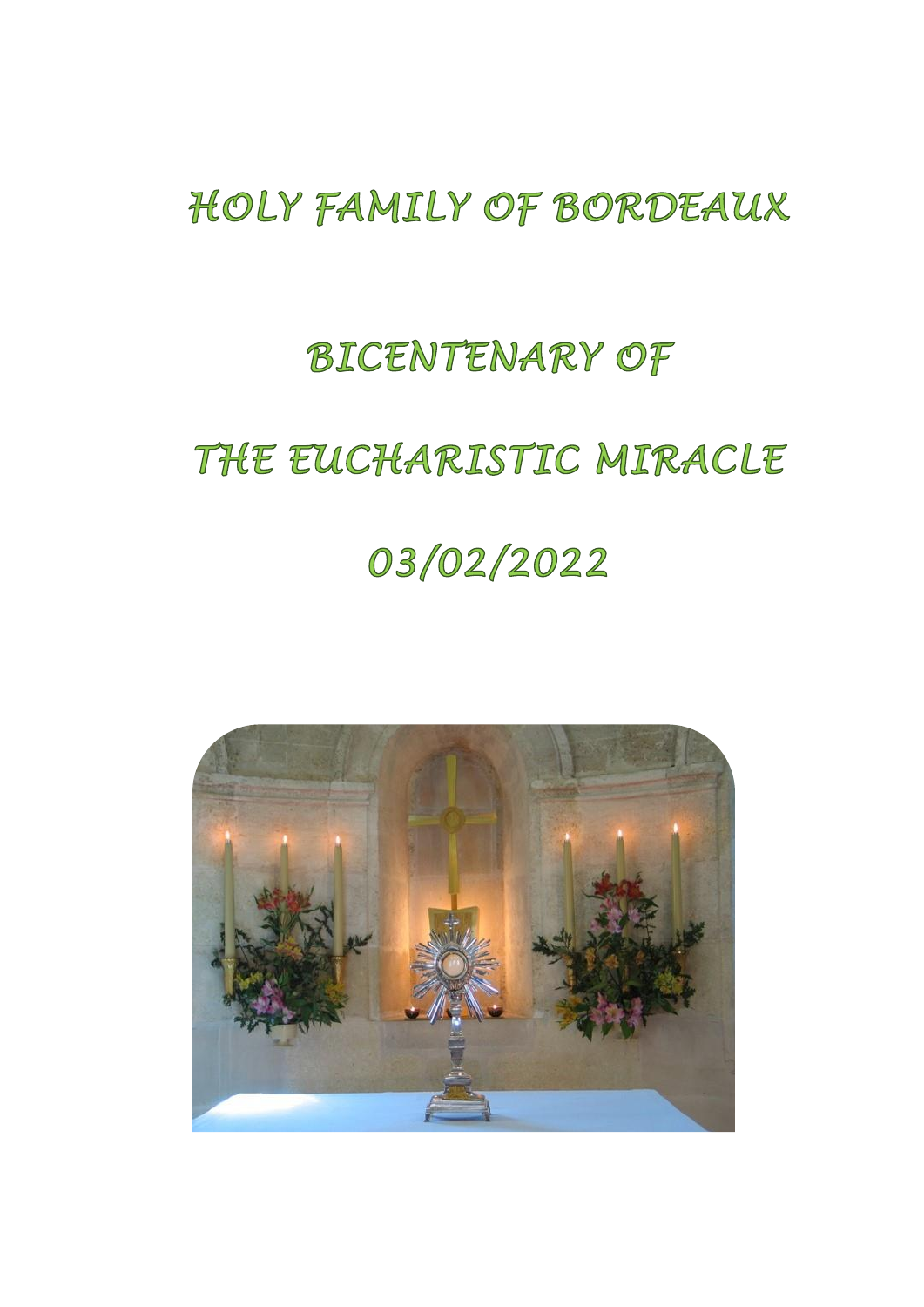#### **GOD HAS ALWAYS BEEN CLOSE TO HIS CHILDREN.**

#### **HE LOVES THEM AND MANIFESTS HIMSELF TO THEM.**

The whole of salvation history reveals this truth to us.

In Paradise, when **Adam and Eve** have disobeyed, it is God who seeks them out: "Where are you?" From this encounter, they receive the mission to cultivate the earth.

At the oak of Mambre, the Lord reveals himself to **Abraham and Sarah.** God's promise is fulfilled and Sarah bore Isaac.

After a night of struggle, **Jacob** says: "I saw God face to face and I was saved", and after this encounter Jacob is reconciled with his brother Esau.

At the Burning Bush, God calls **Moses** to attention. He calls him and reveals his name: "I AM who I AM" and entrusts him with a mission of liberation: "Go, now ... bring my people out of Egypt". Moses is afraid, God reassures him: "I AM with you".

Throughout the centuries, the people of Israel awaited the **Messiah** and He came to us.

The angel Gabriel enters the home of **Mary**, an unknown young girl from a village in Galilee, far from Jerusalem. She is disturbed; the angel reassures her and reveals the mission: - Do not be afraid, Mary, for you are about to give birth to a son. Mary answered,

- Let all things happen to me according to your word". And the Word became flesh.

In his turn, **Joseph**, in a dream, receives this revelation: "Do not be afraid to take Mary, as your wife, into your home." Joseph did as the angel commanded.

Let us contemplate how the Messiah manifests himself:

- in the poverty of a manger,
- in the insecurity of the journey and the exile in Egypt
- in the humble home of the carpenter in Nazareth



**By accepting to welcome Jesus in these conditions, Mary and Joseph allow God to reveal to the world his true face, and with what love he loves humanity and all creation.**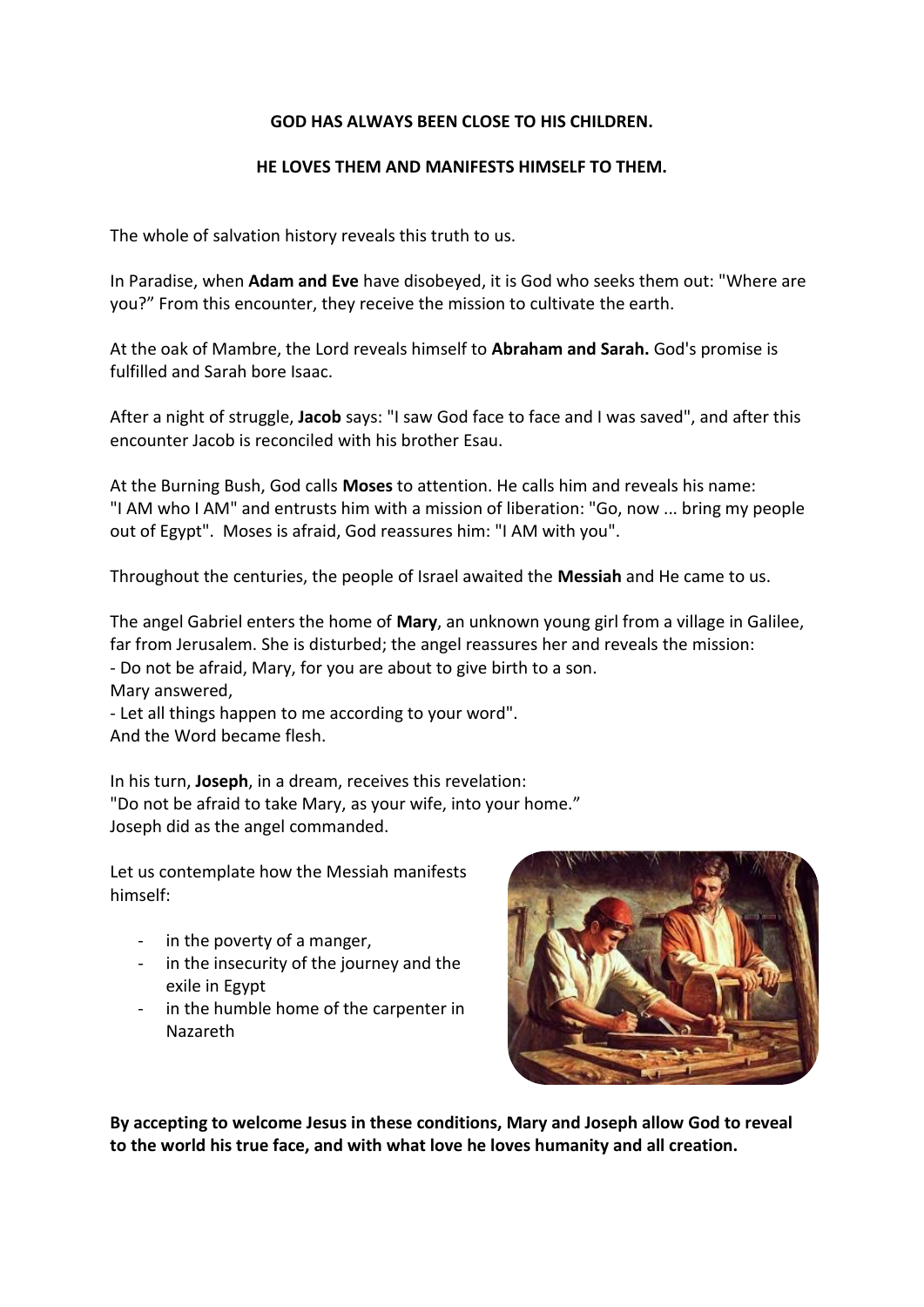## **The whole life of Jesus teaches us this.**

This love is that of the Father for his Son, a love which Peter, James and John receive in confidence before the transfigured Jesus.

"This is **my beloved Son**, listen to him".

# **It is out of an excess of love that Jesus wants to remain in our midst And that he gives his life for us.**

# **"Jesus took the bread, BLESSED it, BROKE it and GAVE it to his apostles..." "This is my Body which will be given up for you"**

After his resurrection, Jesus hides from the crowd, but he comforts his disciples by showing himself to them and transforms them into witnesses with a burning heart:

- To **Mary Magdalene** he said: "Go to my brothers and tell them that I am going up to my Father and your Father...".
- The **pilgrims to Emmaus** recognise Jesus in the breaking of bread.
- To the **gathered disciples**, he wishes peace and sends them: "As the Father has sent me, so I send you... Receive the Holy Spirit...

**And I am with you always, to the end of the age."**



# **What happened on 3 February 1822 in Bordeaux?**

# **Where did Jesus choose to manifest himself on that day?**

In "the humblest, poorest, most despised of all the communities in Bordeaux ... a few poor girls, with no secure means of support ... They were laughed at ...".

At that time, the sisters of the Holy Family lived in anguish, doubt and discouragement.

Jesus appears in the host of the Blessed Sacrament exposed. His visible, living presence is the much desired response that brings peace.

Jesus blessed all those present, not only the sisters, but also the priest who stood in for the Good Father and the people of the neighbourhood who were present. From the beginning, the humble house of the community is open to others.

Father Delort testifies: "Yes, you have seen Our Lord.

It is a favour that He has granted you to remind you that He is truly with you, to lead you to love Him more and more."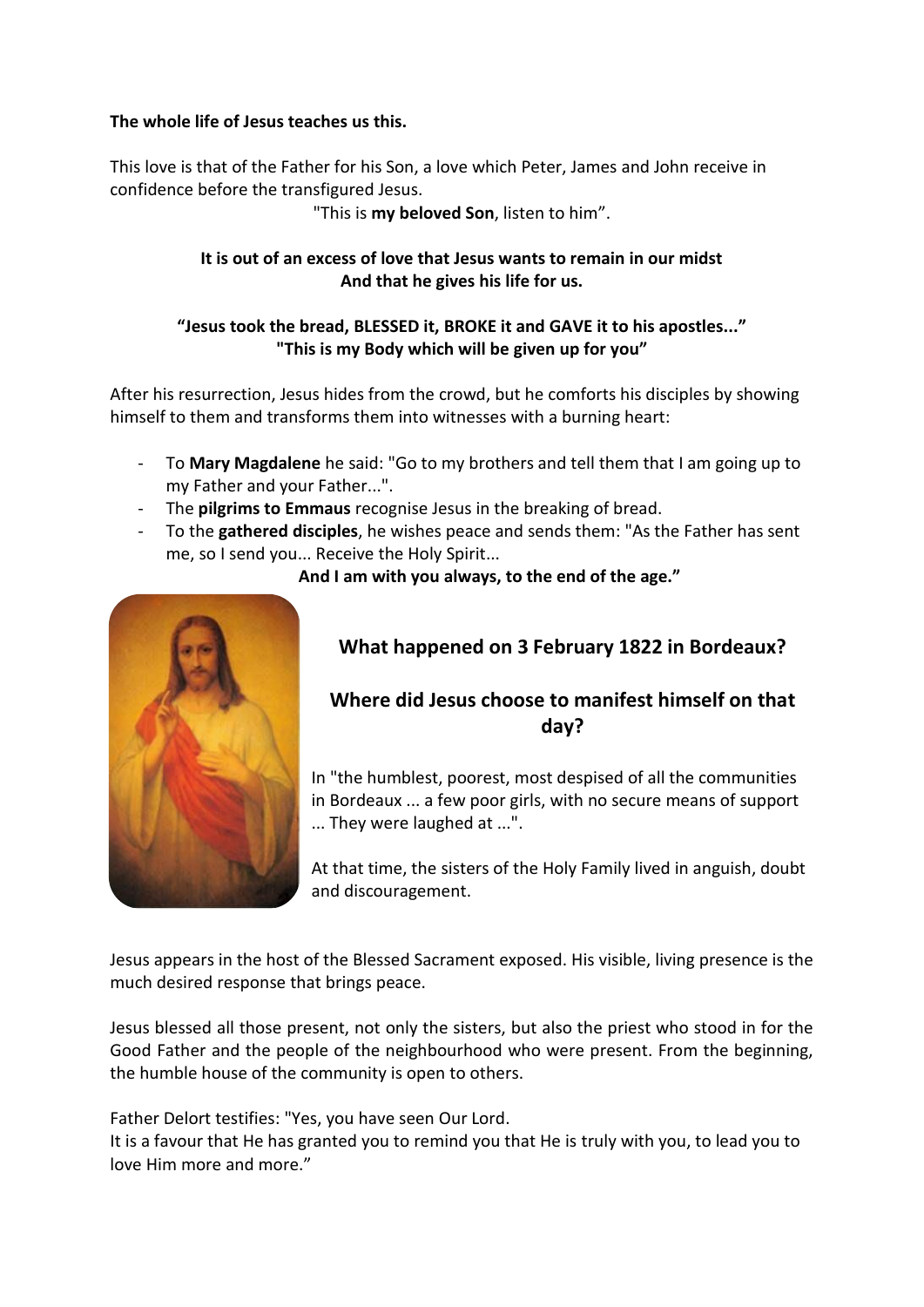Let us listen to the words received in her heart by Mother Milady Peychaud:

**"I AM the One who IS, and there is no other. The honour and esteem of creatures are but smoke... Their friendship is but dust ... Wealth and pleasures are but mud, and I AM He who IS, and there is no other".**

Jesus confirms the desire of the Good Father and of his nascent Family: **"To live for GOD ALONE**".

Jesus offers us a path, a path of conversion:

These words echo those of Pope Francis who so often denounces "worldliness", pride, selfishness, indifference...

## **Lord, give us the courage to walk with You on this path**



## **Jesus blesses us so that we become a blessing to others.**

In the Eucharist, Jesus gives all that He is and all that He has. He says to us:

"Go! I will be with you... I will live in you. You will lend me your eyes, your lips, your arms, your heart, and I will begin to heal and liberate again!"

At every Eucharist we say:

"Lord, we give you thanks that you have chosen us to SERVE in your PRESENCE".

You ASSOCIATE us with your mission of COMMUNION:

"GATHER into one Holy Family the scattered children of God."

#### **Together, let us open our constitutions, our statutes and let them speak to us again today.**

The Eucharist is the source and summit of our life of faith: from it we draw zeal for the Kingdom. Nourished at the Lord's Table we are ready to break the bread of our life for our brothers and sisters- a sign of communion, which enables us to be family in the heart of the Church.

Recalling the Eucharistic Benediction given to our Family in its infancy, our life becomes prayer and thanksgiving, a commitment to God Alone.

(*Statutes of Lay Associates – Art. 42 - 43).*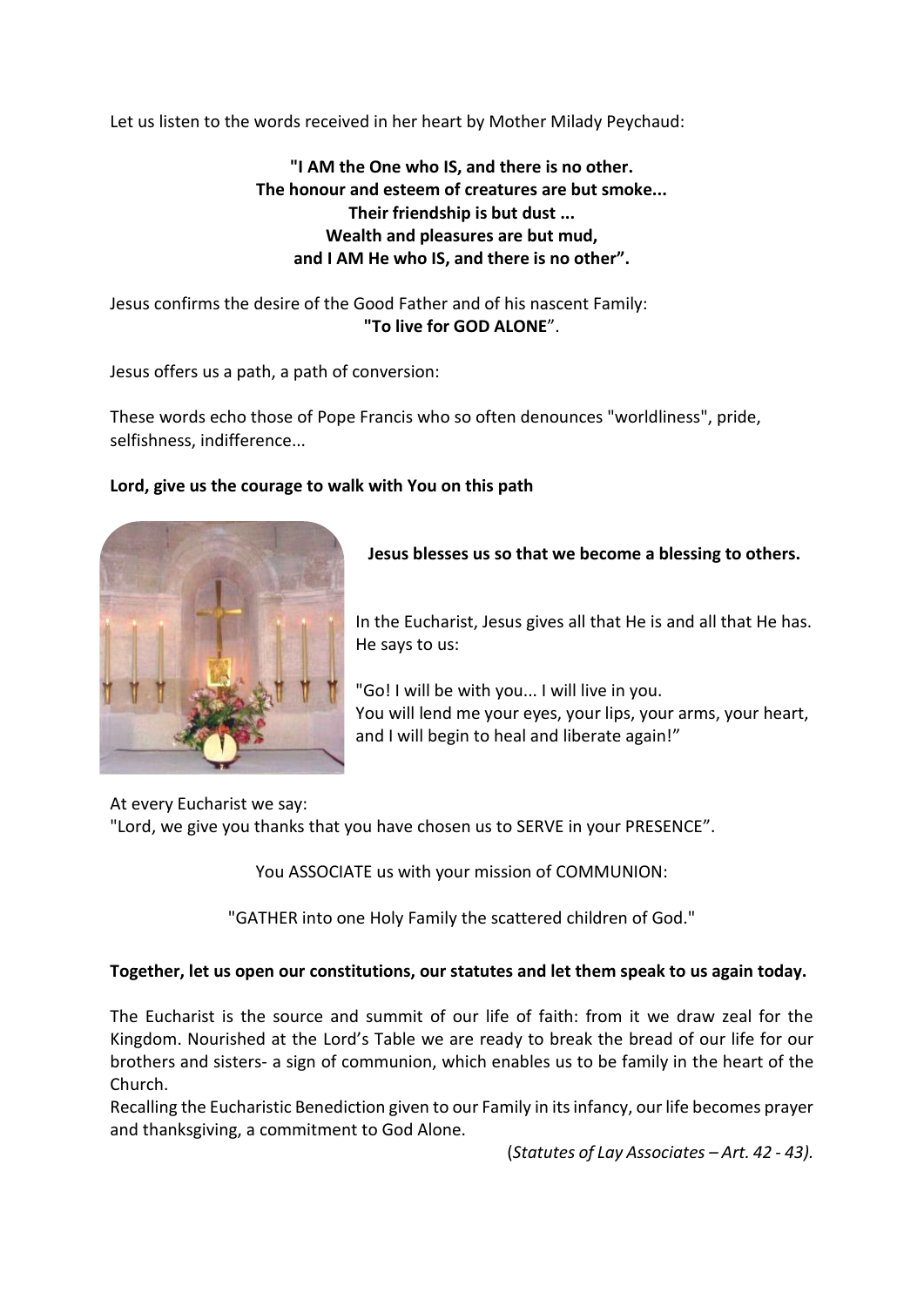The Eucharist is the basis of our consecration and the centre of our life. We participate in it whenever possible.

Thanksgiving and praise unite us to the Paschal Mystery. It unites us to the different groups of the Family and to the whole Church. It makes our consecrated life a continuous offering to the Father and enables Christ to make it a sign of his presence.

# *(Constitutions of Consecrated Seculars, Art. 58)*

The celebration of the Eucharist is at the centre of our life…. Through his presence in the Eucharist, Jesus remains in our midst. During times of adoration we have the joy of meeting him as Lord and Master and of allowing him to permeate our being. The memory of the benediction which he gave to our newly founded Family in 1822 is for us a special call to thanksgiving.

*(General Rules of the Religious Institute, No. 30)*

The celebration of the Eucharist unites us intimately with the Paschal mystery of Christ. It sends us out to work for the transformation of the world with renewed hope. As bread for our journey, the body of Christ nourishes our faith, strengthens our love and commits us to serve our brothers and sisters…

 *(Particular Rules of Apostolic Sisters, Art. 106).*

The Eucharistic celebration renews our covenant of love with the Lord, enables us to share in his oblation and to participate in his work of salvation. As a continuation of the celebration we adore him, the Lamb who was slain and who lives forever.

(P*articular Rules of Contemplative Sisters, No. 186)*

Following our Founder's example, we, the priest associates of the Holy Family, are to celebrate each and every Eucharist with ardent piety and devotion. We have to remember that when we celebrate the Eucharist we are able… to make Jesus present, in the midst of local people, as head and shepherd.

… That Christ died for our sins and his resurrection gave us the hope of eternal life, and his final coming will gather us all as one family, are the daily echoes we hear and experience in the Eucharistic celebration.

*(Statutes of Priest Associates, from Art. 7)*

"At the end of his extraordinary life, as he was on the point of leaving it, just before he ascended to Heaven, Jesus invented a new and more wonderful way of staying with us, being united with us and identifying even more with us. In the sacrament of the Eucharist he gave us a new proof of the most incomprehensible love by becoming our food, our drink, our blood. He is in us and we are in Him."

*(Retreat preached by P.B. Noailles, 1838. Spiritual Guide, no. 46)*